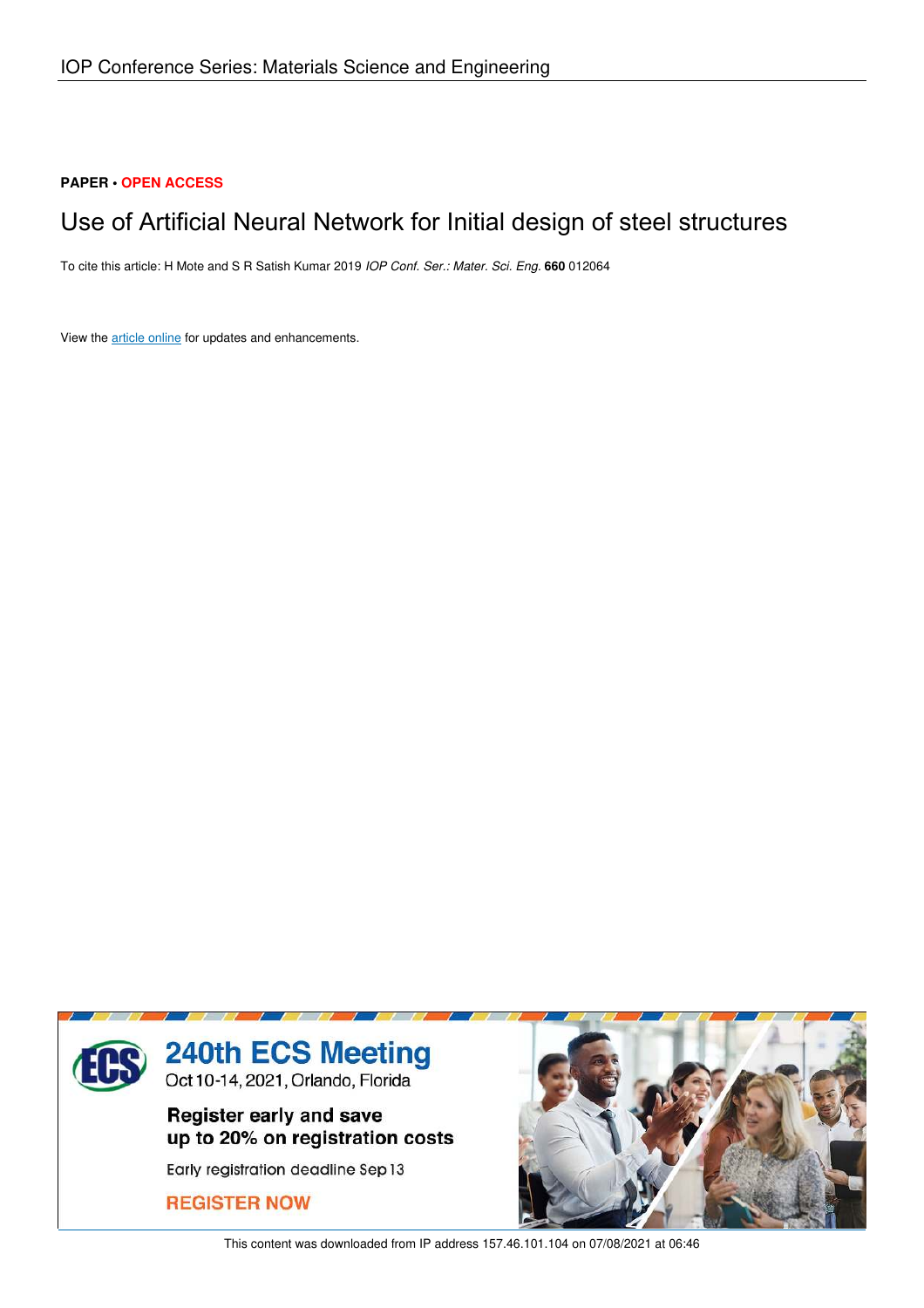# Use of Artificial Neural Network for Initial design of steel structures

# H Mote<sup>1</sup> and S R Satish Kumar<sup>2</sup>

<sup>1,2</sup> Department of Civil Engineering, Indian Institute of Technology Madras, Chennai, India.

E-mail: moteharshada2@gmail.com

Abstract. Design of steel structures is an iterative process that often turns complicated when requires initial guess. A good initial design guess that comes from past design experience can considerably reduce the number of subsequent analysis and design cycles. It is difficult to form declarative rules to express human intuitions and past experience. Another problem in design process is arriving at optimal solution, where optimization process in most cases is computationally expensive and time consuming. Artificial Neural Network (ANN) is a promising computational model that can perform cognitive tasks, such as learning and optimization. This paper focuses on application of ANN in design so as to make design process more efficient. The aim is to train ANN to arrive at optimal solution by considering design constraints along with practical. This is illustrated with an example of design of compression member which primarily requires initial guess. The economy in design is tried to obtain by providing training set of optimal solutions to a multilayer neural network. The design process followed to generate training set is in accordance with IS: 800-2007. The solutions given by ANN are approximate but have reasonable agreement with the expected solutions.

#### 1. Introduction

Design of steel structures is an iterative and often a complicated process. Usually, design process starts with assuming some initial solution for the set of governing equations that define the problem statement. The initial solution is used to generate improved approximate solution through a number of iterations that satisfy the design constraints. Furthermore, this process is repeated multiple times with different initial solutions to arrive at optimal solution. As there can be multiple solutions, sometimes the designer has to take decision about the most acceptable solution, based on his /her knowledge and past experience. An alternative is to use mathematical optimization techniques which are time consuming and computationally expensive most of the times. Apart from this, formulating the cost function and practical considerations like availability of material, ease in construction etc. for optimization is difficult as it requires insight and experience in that field. The large number of design and practical constraints makes it difficult to computerize the entire design process.

A good initial guess considerably reduces the number of design and analysis cycles required and helps to arrive at optimal solution in less time. Having a good initial guess is difficult for beginners as it requires knowledge, intuition and experience. Also, it is difficult to write a program using procedural or declarative language that can generalize this experience in order to tackle an entirely new problem and that can learn through its own experience.

Content from this work may be used under the terms of the Creative Commons Attribution 3.0 licence. Any further distribution of this work must maintain attribution to the author(s) and the title of the work, journal citation and DOI. Published under licence by IOP Publishing Ltd 1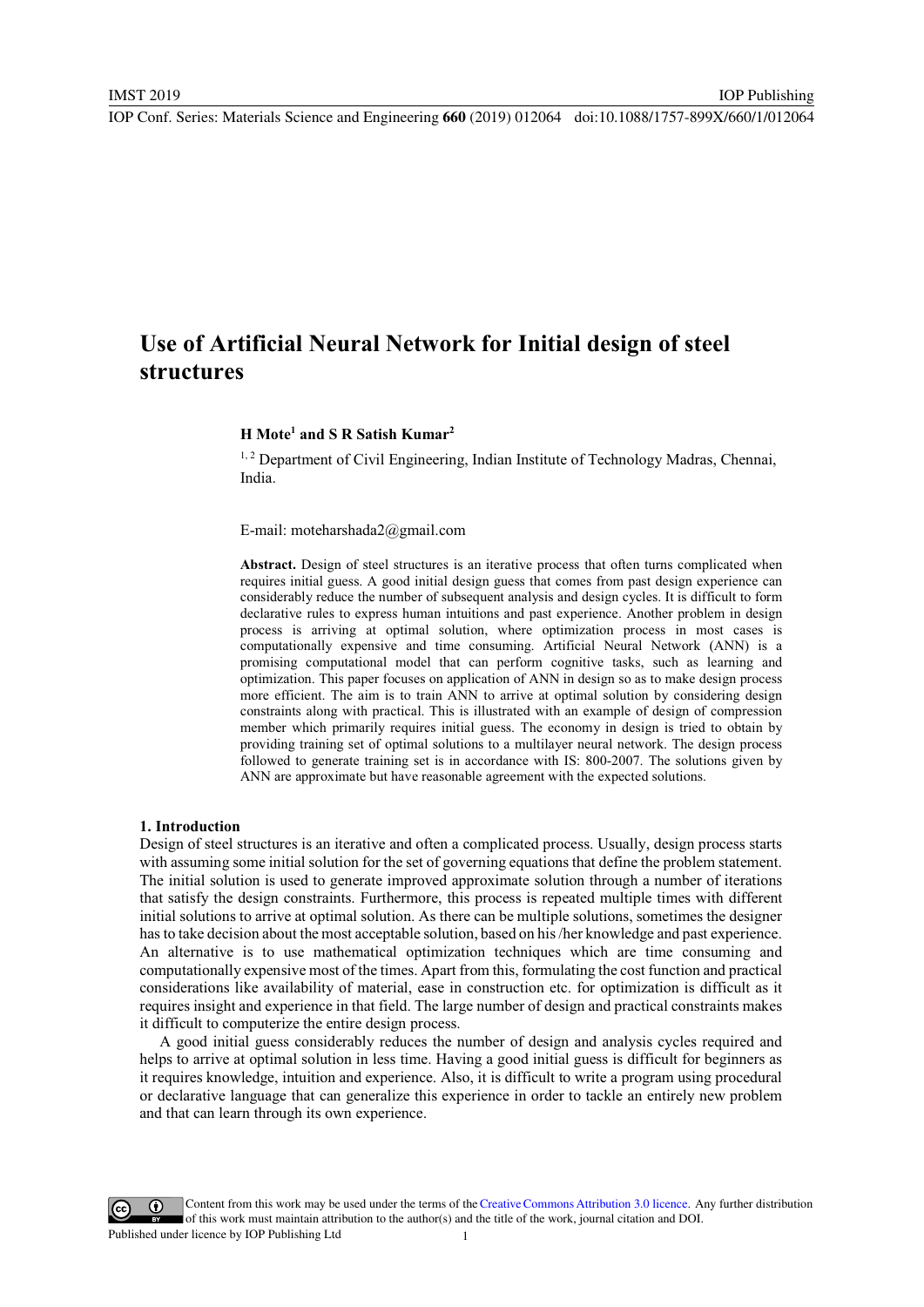Artificial Neural network (ANN) is one of the promising tool that can be used to solve these types of problems. ANN is acknowledged as one of the universal approximators that can approximate any measurable function to any desired degree of accuracy, in a very specific and satisfying sense [1]. It is a superficial model of the functioning of human brain that accumulates experts' knowledge, intuitions and past experience in a generalized form and stores it in the form of network parameters. ANN consists of many parallel interconnected basic computing elements, which have processing ability inspired from biological neural networks. ANN can predict solution based on data presented for training, which can be theoretical, experimental or empirical based on good and reliable past experience or combination of these. Training data can be evaluated, verified or modified by the design professionals to inject human intelligence and intuition. Rogers applied ANN to perform structural analysis and developed guidelines to perform the same and demonstrated that ANN works much faster than mathematical optimization techniques [2]. Significant work in application of ANN in structural engineering has been done by Adeli [3]. Park and Adeli developed a neural dynamics model to solve linear structural optimization problem involving the minimum-weight plastic design of low-rise planar steel frames [4]. Tashakori and Adeli presented optimal (minimum weight) design of cold- formed steel space trusses using the neural dynamics model developed by Adeli and Park [5]. Kang and Yoon in 1994 developed a model for selection of economical truss members that will satisfy stresses requirements of a truss design [6].

The use of ANN for initial design was studied by Mukherjee and Deshpande [7]. The ANN model was built for preliminary design of reinforced concrete single span beams, which predicted good results closer to final solution.

Developing intelligent design process that will cooperate with conventional design process for better and faster results, is the main motivation behind this study. The objective of the study is to use ANN in initial design of steel structures so as to substantially reduce the number of design and analysis cycles and arrive at a feasible solution with practical considerations and other design constraints. The output predicted by ANN can be used as a starting point in design.

The scope of the study includes developing an ANN for predicting initial design of an angle section under compression, loaded through one leg. The training data is in accordance with Indian standard code IS: 800-2007 [8].

# 2. Basics of Artificial Neural network

ANN is a hypothesized model of functioning of human brain. It resembles the brain due to its ability of acquiring knowledge through learning process and storing it in the form of interconnecting synaptic weights [9].

A typical ANN model consists of:

- $\bullet$  Neurons- a number of interconnected processing elements commonly referred to as neurons or nodes.
- $\bullet$ Input layer- where data is presented to the network.
- -Output layer- that holds the response of the network to the input.
- $\bullet$  Hidden layer –These are the intermediate layers that enable network to perform and compute complicated association between input and output.
- -Synaptic weights or synapse that are connecting link between two neurons.
- - Summing function and activation function are constituents of a neuron. Summing function sums up the input signals from other neurons, weighted by the respective synaptic weight of the neuron. An activation function or a threshold function limits the permissible amplitude range of the output signal to some finite value. Activation function helps to induce nonlinearity in the model. Among the various activation functions available, sigmoid function is chosen because it has very simple derivative which is useful for development of learning algorithm.

General Steps of operating ANN are as follows:

- Specifying the Architecture - Choosing structural initial parameters like number of layers, number of neurons of each layer, initial values of weights, and the type of activation function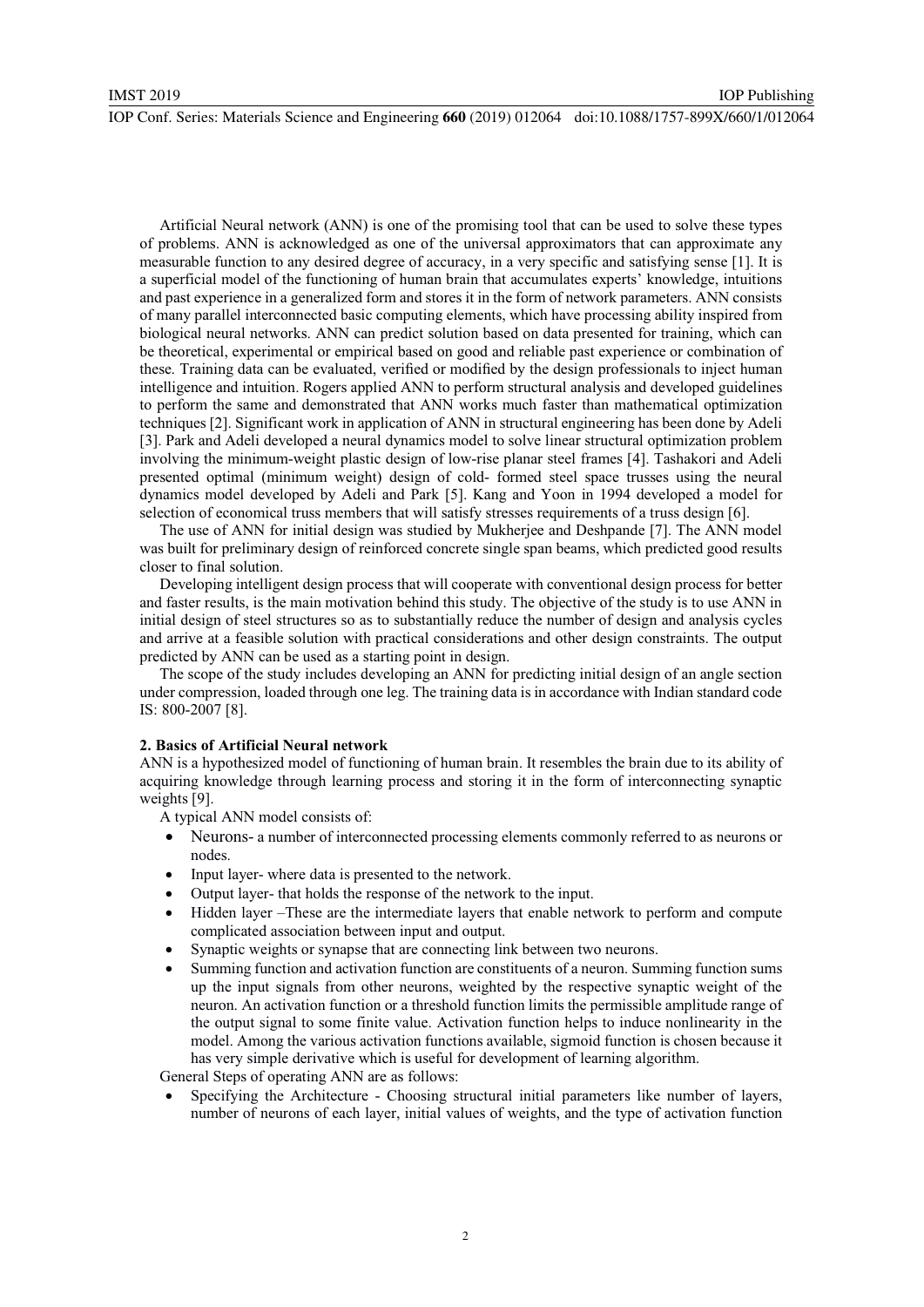etc. To select number of nodes in each layer and number of hidden layers, no fixed guidelines are available. Thus, these parameters are decided by trial and error method. [7].

IOP Publishing

- $\bullet$  Training or learning – It is the major and the most time-consuming part of neural network modelling. In a supervised learning model of ANN, the training process uses given input and output data sets to determine the optimal combination of weights by applying Error Correction Learning rule. In other words, each time an input is presented to the network, it predicts an output which is then compared with the expected output to update the weights so as to minimize predicting error. The training set must reflect all aspects of problem domain.
- - Simulation - Simulation means use of the trained neural network to predict outputs of entirely new inputs. This corresponds to the 'recall' function of the brain.

The ANN can be designed to solve the problem by regression as well as by classification approach. In the regression model ANN maps input vector  $[X]$  into continuous output variable vector  $[y]$ . While in classification model ANN maps input vector  $[X]$  into discrete output variable vector  $[y]$ .

### 3. Application of Neural network for Initial design problem

#### *3.1. Problem definition*

Design of compression member which essentially is an iterative process is solved in this article with the application of ANN. The ANN was modelled in MATLAB R2018a. The input layer  $[X] = [x_1 \ x_2 \dots x_n]$ was decided to have three nodes for Span L, Load P and limiting slenderness ratio( $Kl/r$ ). While Output layer  $[y] = [y_1 \, y_2 \, y_k]$  predicts width *b* and thickness *t* of angle section. The difference between the actual and predicted values is measured by mean of sum of squared errors of prediction and it is called as Cost function *J*. To minimise this cost function J, advance optimizer -*fmincg* a function file provided by Carl Edward Rasmussen was used. The function uses the Polack-Ribiere flavour of conjugate gradients to compute search directions, and a line search using quadratic and cubic polynomial approximations. It uses the Wolfe-Powell stopping criteria with the slope ratio method for guessing initial step sizes. The gradients required for this method were calculated using back propagation algorithms [10]. ANN can be trained to predict size of the angle section for the problem by treating them as continuous variables or as discrete output variables. Hence two different models were implemented for regression and classification approaches.

#### *3.2.Architecture of Neural Network – Regression Model*

In this case, both  $b$  and  $t$  were treated as continuous variables. A multilayer neural network was initially built with one input layer, one output layer and one hidden layer. Later number hidden layer and nodes were increased as per the requirement. The input layer consist of three units  $[X] = [x_1 \ x_2 \ x_3]$  each representing the Design span  $L$ , Design load  $P$ , and Limiting  $(KL/r)$ . The output layer was of only two nodes  $[y] = [y_1 y_2]$  representing *b* and *t* of the angle section respectively. Here, the output values predicted by outer layer nodes do not have any limit. The cost function was calculated using (1).

$$
J = \frac{1}{m} \sum_{i=1}^{m} \sum_{j=1}^{k} \left[ \left( h_{\theta} \left( x^{(i)} \right) \right)_{j} - y_{j}^{(i)} \right]^{2} \tag{1}
$$

Where, *m* is total number of training examples, *k* is number of output nodes,  $(h_{\theta}(x^{(i)}))_j$  represents predicted *j*<sup>th</sup> output node of ANN for given *i*<sup>th</sup> training example $[x^{(i)} y^{(i)}]$ .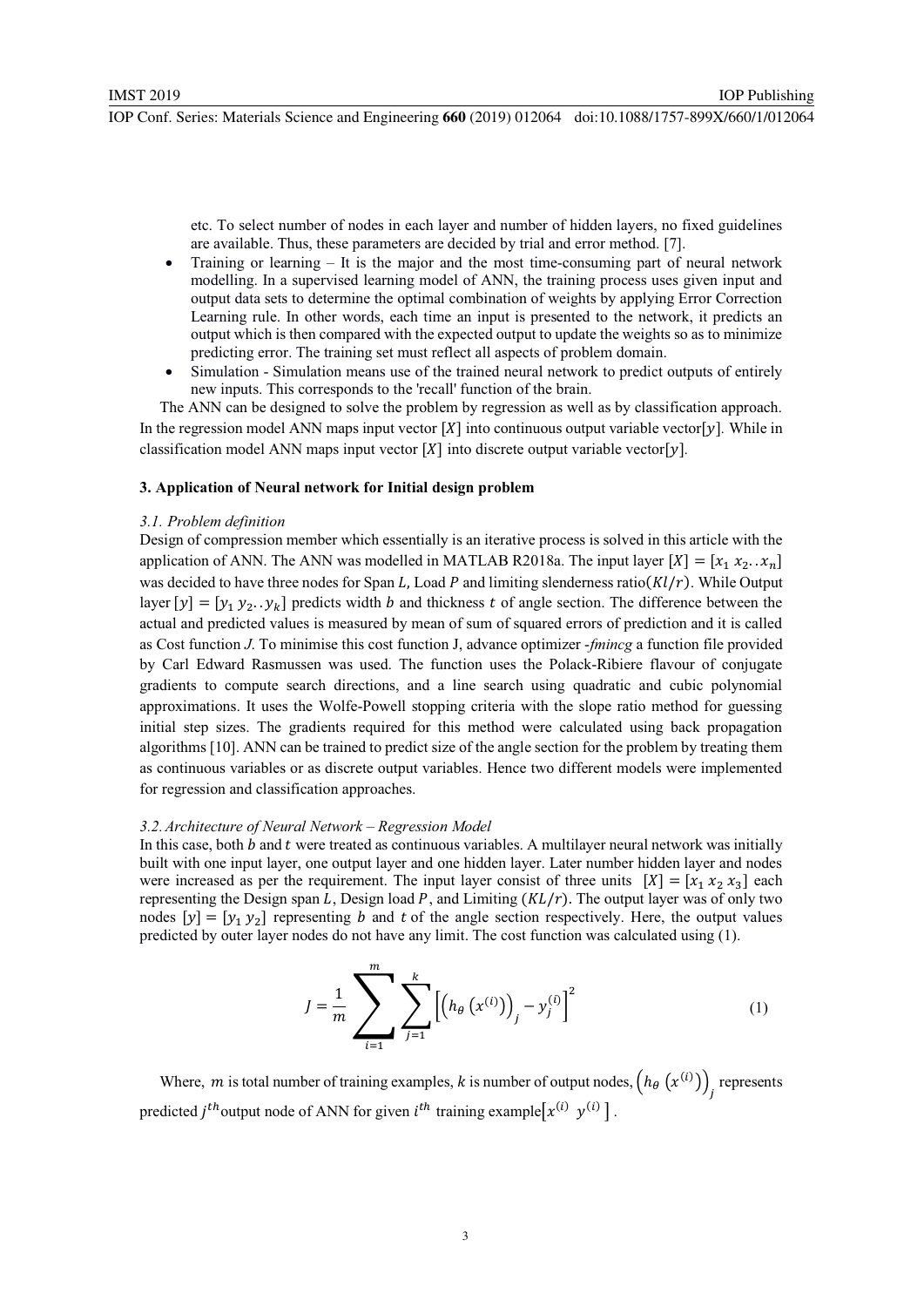The sigmoidal function was used as an activation function in the hidden layer but not in the output layer which is given by (2).

$$
\sigma(z_j) = \frac{1}{[1 + e^{-z_j}]}
$$
 (2)

IOP Publishing

Where,  $z_j = \sum_i \theta_{kj} x_k$  is the summation of product of synaptic weight  $\theta_{kj}$  between  $j^{th}$  receiving node and all  $k$  nodes of previous layer including bias. The bias which is a parameter used to modulate output, was treated as a node with fixed value of 1. Bias controls the value at which activation function triggers. It is like an intercept added in a linear equation.

The values of  $b$  and  $t$  obtained from this network were mapped into discrete output by using Discrete mapping scale shown in figure 1, while figure 2 shows network architecture,



Figure 1. Discrete mapping scale for regression model.





*3.3.Architecture of Neural Network –Classification model* 

A multilayer neural network was built with one input layer, one output layer and one hidden layer. The input layer consist of three units  $[X] = [x_1 \ x_2 \ x_3]$  representing Design spanL, Design load P, and limiting  $(KL/r)$ . The output consists of 21 units i.e.  $[y] = [y_1 \ y_2 \ y_k]$  where  $k = 21$ , out of which first 13 nodes were for different discrete widths of available angle sections and rest 8 were for different discrete available thickness as shown in figure 3. Node with maximum probability among the first 13 output nodes gives width of the section while the one with maximum probability among the last 8 nodes gives thickness of the section. Initially, number of nodes in hidden layer was arbitrarily set to 12 and was modified later as per the requirement. The cost function for ANN classification model was calculated using (3),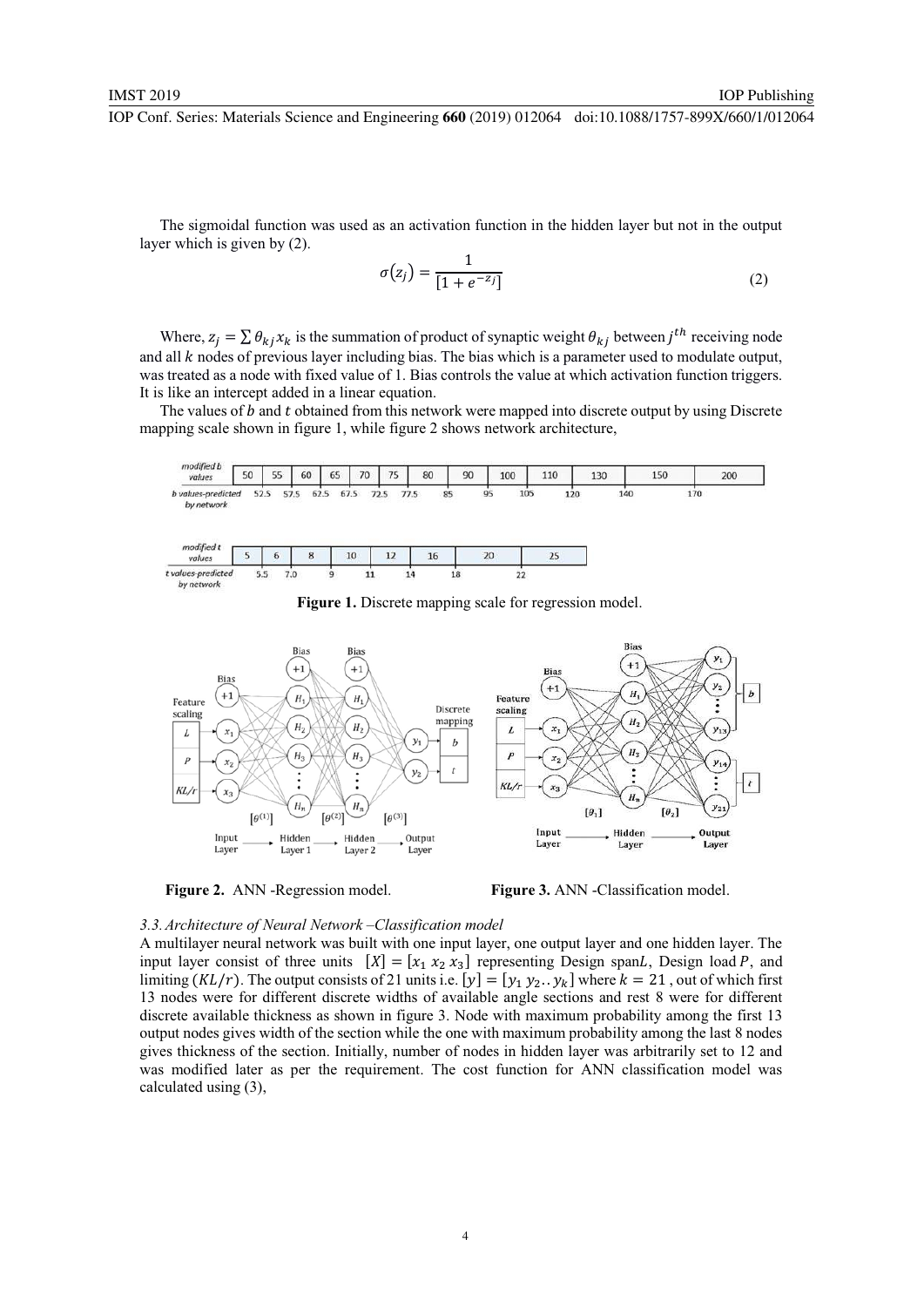$$
J = \frac{1}{m} \sum_{i=1}^{m} \sum_{j=1}^{k} \left[ -y_j^{(i)} \log \left( \left( h_\theta \left( x^{(i)} \right) \right)_j \right) - \left( 1 - y_j^{(i)} \right) \log \left( 1 - \left( h_\theta \left( x^{(i)} \right) \right)_j \right) \right]
$$
(3)

# *3.4. Obtaining Training data set*

The problem used for illustration is a design of compression member using Indian standard equal angle section (ISA). The material availability and minimum weight are used as design optimization constraints to arrive at economical section. The angle was assumed as loaded through one leg with end condition of number of bolts connected to gusset plate being greater than 2 and Gusset/connecting member fixity as Fixed. The design procedure followed Indian Standard code IS 800:2007. Out of all 72 Indian standard equal angle sections, 50 most commonly available sections were selected. The design load P is a set of load values ranging from 10 kN to 1620 kN with an interval of 10kN and the Design Span (L) is set of spans ranging from 0.25 m to 10 m with 0.25 m interval. For every combination of P and L the capacity of all sections was checked .The angle section with least weight and design load carrying capacity greater than P was selected. To calculate the design compressive load carrying capacity of section, Clause 7.5.1.2 of pg. 48 was used. The two design constraints of maximum allowable slenderness ratio of 180 and of 250, as per Clause 3.8 of IS: 800-2007 was used. According to this clause, limiting slenderness ratio is 180 for member carrying compressive load due to dead and imposed loads while it is 250 for member subjected to compressive load resulting from combination of wind and earthquake. The algorithms to generate training data was coded using Pandas Library of Python Programming language. The algorithm generated more than 8500 possible examples. The data was independently and identically distributed into training, cross validation and test set in the ratio 3:1:1[11].

# *3.5. Deciding the Architecture of Neural Network*

To evaluate the performance of the network, the data set consisting of inputs and outputs was divided into three sets namely training set, Cross Validation Set and Test set in the ratio 3:1:1.The network is trained using training set only but the cost function was calculated for both training and cross validation set. This training cost function and cross validation cost function are plotted with respect to different model parameters such as number of iterations, regularization, number of hidden layer units, number of training sets etc. These plots are referred as learning curves. These learning curves were used to classify model into high-bias (under-fitting) or high-variance model (over-fitting) and to get the values of properties which give optimal fit. Though the over-fitted model shows least error, it lacks ability to generalize. Hence the over-fitting of the model is avoided. After adjusting network model, the final performance of model is assessed using test set [12].

Both training error and validation error were high in the initial network architecture of single hidden layer regression model, proving it to be under high bias category (under-fitting). Hence additional hidden layer was introduced in the model. The cost function reduced significantly after introducing second hidden layer. Though the error was lower than before, the model failed to identify smaller angle sections. Least size of section predicted by regression model was ISA 60x5 mm.

In case of classification model both training error and validation error were low but the least size section predicted by this model was ISA 90x6mm section (higher than the least size of ISA 60 X 5 mm, predicted by regression model).This happened because the percentage of examples of angle sections of size  $150x16$ ,  $150x20$ ,  $200x12$ ,  $200x16$ ,  $200x20$  and  $200x25$  was more than  $60\%$  in the training set (with total of 5145 examples) as shown in figure 4 . Same was the case with validation and test set. This resulted skewness in data which is understandable since large range of load and span is satisfied by these sections. Because of which all the smaller sections (b<130mm) were treated as outliers by both networks. The resulting models were more biased towards the higher sections. Hence, these networks were able to predict higher section accurately but failed in predicting smaller sections.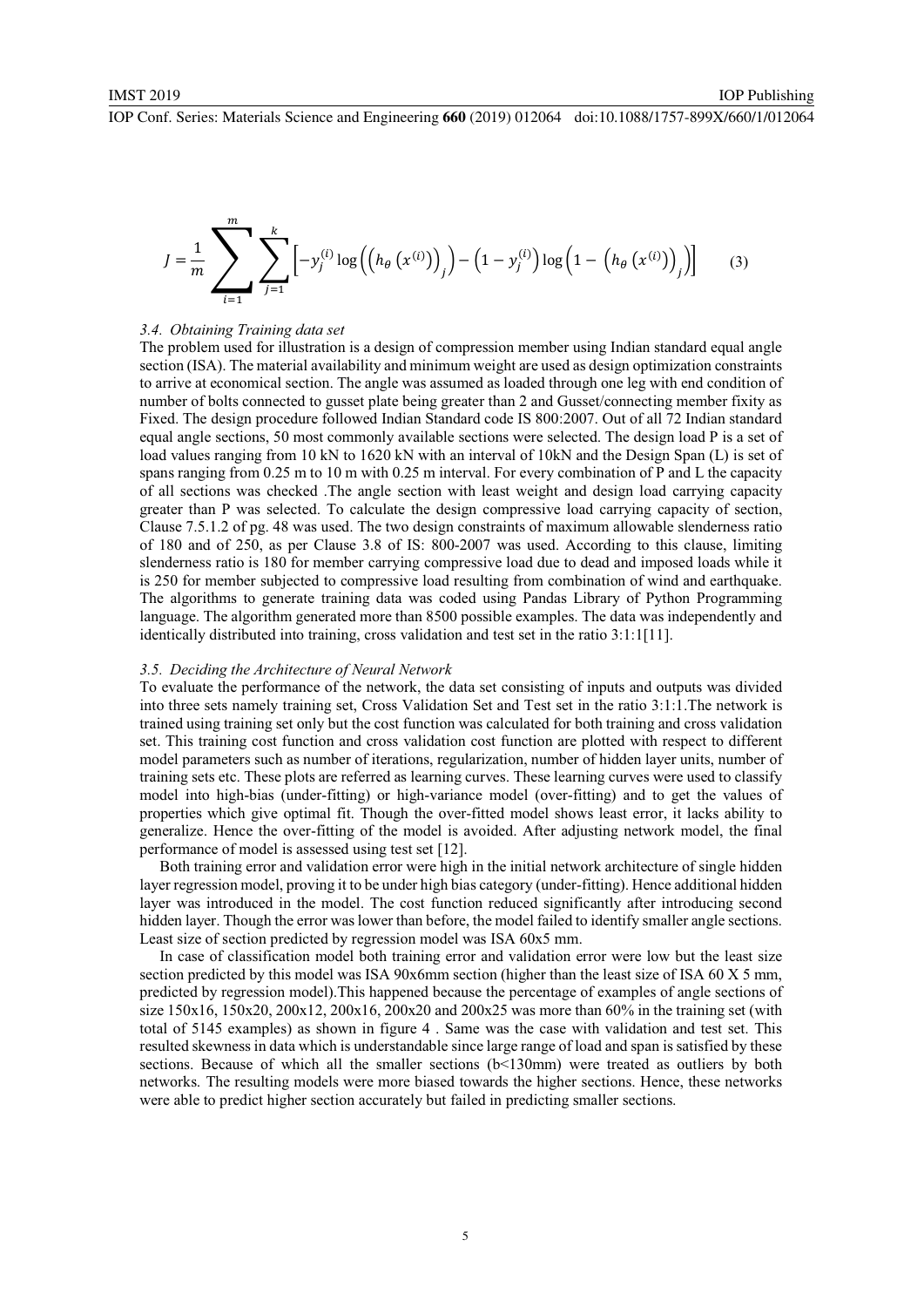

Figure 5. Width and thickness of angle sections predicted using ANN -Regression model.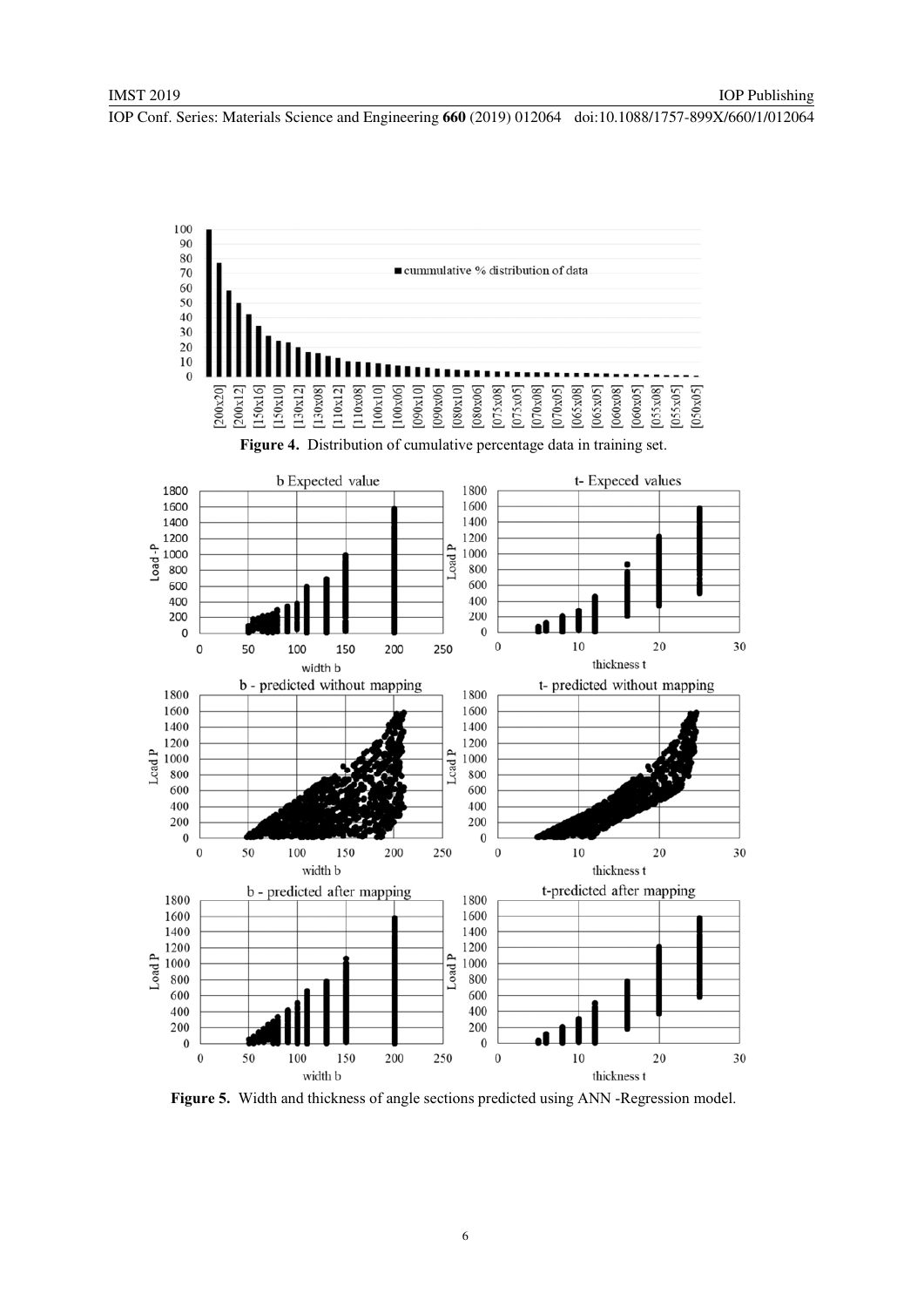To overcome this problem, large number of examples of these larger sections were removed randomly from the training set. The reduced training set was of only 1430 examples. The neural networks were trained freshly with this reduced training set. Performance of both the networks improved

IOP Publishing

in predicting smaller sections. This shows that, minimization of Cost function is essential for any neural network but is not the only criteria of predicting its accuracy, especially when data contains more examples of one class. Thorough inspection of the data predicted by network for various cases is also important. It is important to understand that neural networks are approximators and hence we cannot expect prediction of exact solution. Further, classification model was checked for different number of hidden nodes ranging from 3 to 30. It was found that 15 number of hidden nodes gave better results. Cost function converged after 80 number of iterations. Further increase in hidden layer nodes did not show any significant improvement in prediction capacity of the model. Similarly, regression neural network model with 2 hidden layers each containing 5 hidden layer nodes and 60 number of iterations gave better prediction capacity. Percentage errors in prediction of  $b$  and  $t$  before mapping into discrete values was 45.4% and 54.5% respectively. These errors were brought down to 3.8 % and 7.0% respectively after the use of mapping scale. The conversion can be observed from the figure 5.



#### *3.6. Comparison between ANN Regression and Classification model*

Figure 6. Performance in predicting smaller sections.

Regression model size is much lesser than size of classification model. In ANN knowledge is stored in the form of synaptic weight [θ] which is much smaller for regression model as compared to classification model. The smaller sections sizes predicted by regression model were closer to exact sizes compared to classification model. This can be seen from figure 6, where classification model failed in most of the cases where b is between 60-80mm. Table 1 shows that percentage error of regression model in predicting t is more than Classification model. From above comparison, it can be concluded that for the above design problem regression model is better than classification model because of its size and better predicting capacity for smaller sections as well as larger sections. Using test set, the regression model displayed error of 5.1% and 7.25% in predicting b and t respectively, while for classification model, these errors were 5.35% and 5.01% respectively.

It is to be noted that cost function of regression model was lower than that of classification model. The output values range from 0 to 1 for classification model but not for regression model. Hence cost function calculated using training set  $f_{train}$ , validation set  $f_{train}$  and test set  $f_{train}$  cannot be used for comparison.